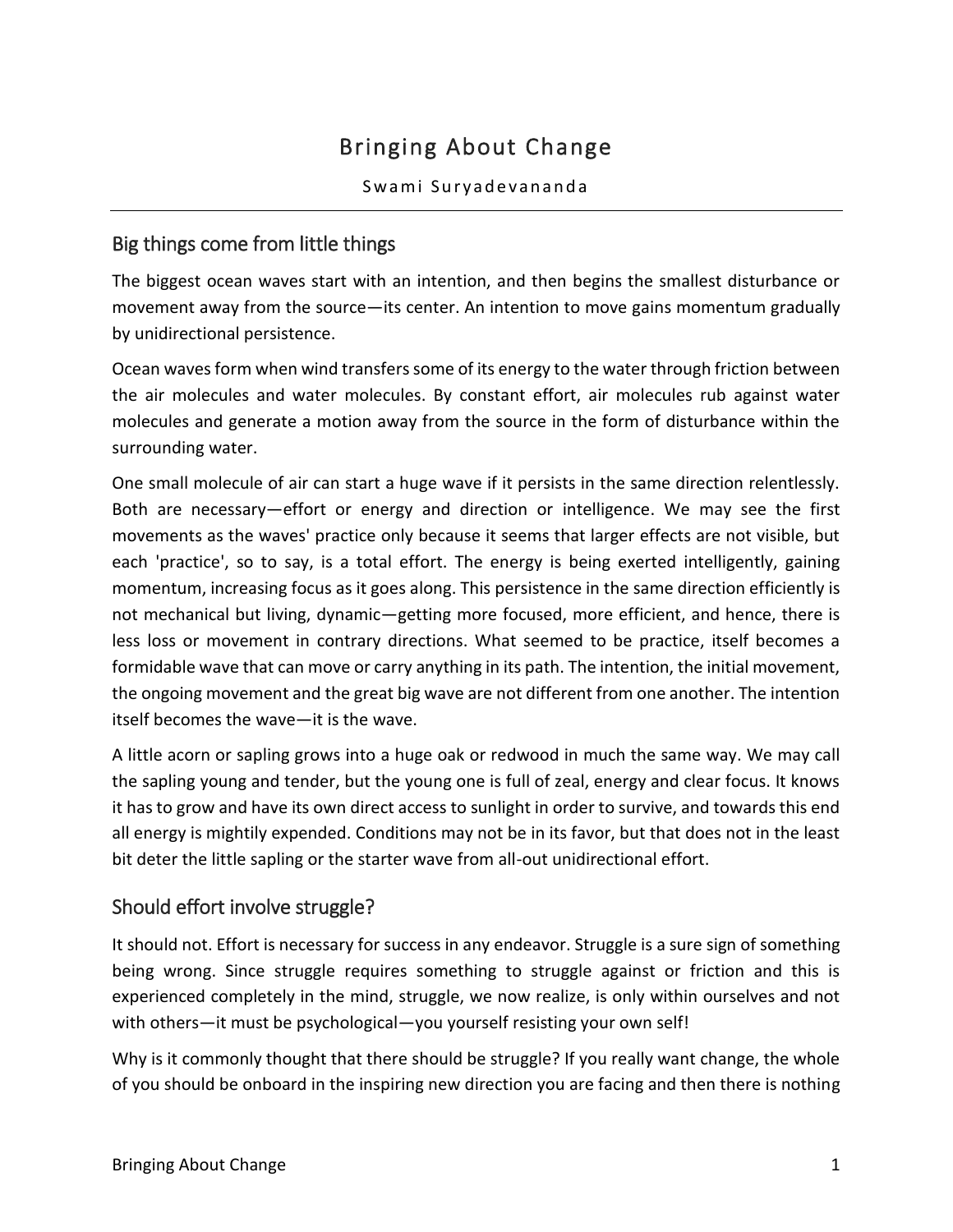to struggle with or against. This is the commitment required and this commitment dispenses with struggle. You are not even concerned about the end result any longer, as you will come to discover such wonderful confidence in giving yourself to the new direction that you are already a changed person.

## What commitment is required to change?

All of you has to face the new direction. You have to become the new changes themselves inwardly, psychologically, and this has to be immediate. Outer change will catch-up, don't worry about it. You can never know darkness if you are facing the light—turn and face the light of your aspiration now. A rose is fragrance, it is not being fragrant—it is fragrance and so it can never know odor even if it is nearby. You have to become what you wish for right now. This is not just positive thinking; change does not involve thought at all. When the house is on fire, you get out what is there to think about? You just do it right now.

# What is the uncontrolled mind?

The uncontrolled mind is a mind that does not move in a single direction—it changes direction constantly. Rising moods carry the whole personality into action without a chance to examine things rationally. Just as the intention can never become a wave, no matter how hard it tries, if there is no unidirectional effort—success is not possible for an uncontrolled mind. The uncontrolled mind is the only enemy one has, and the controlled mind is one's best friend.

## What is a controlled mind?

When wisdom guides all of one's actions, the fluctuating mind is gradually being controlled. The fluctuating mind is one with strong moods and feelings that are difficult to see beyond. One must learn to free the inner intelligence or wisdom from the grip of personality and self-centeredness so that inner wisdom is able to start operating, and to do this is to control the mind. We are not talking about philosophy or psychology but the ability to be able to see precisely what is in front of us without the interference of these moods and feelings so we may consider the best response possible.

## What is the best response?

If we can do what needs to be done in light of the widest perspective possible—it will be the best response. The best response fits each situation not by shrewd calculation or to boost popularity, but when something needs to be done—this one response seems to be the perfect answer to the situation and not to the personalities involved.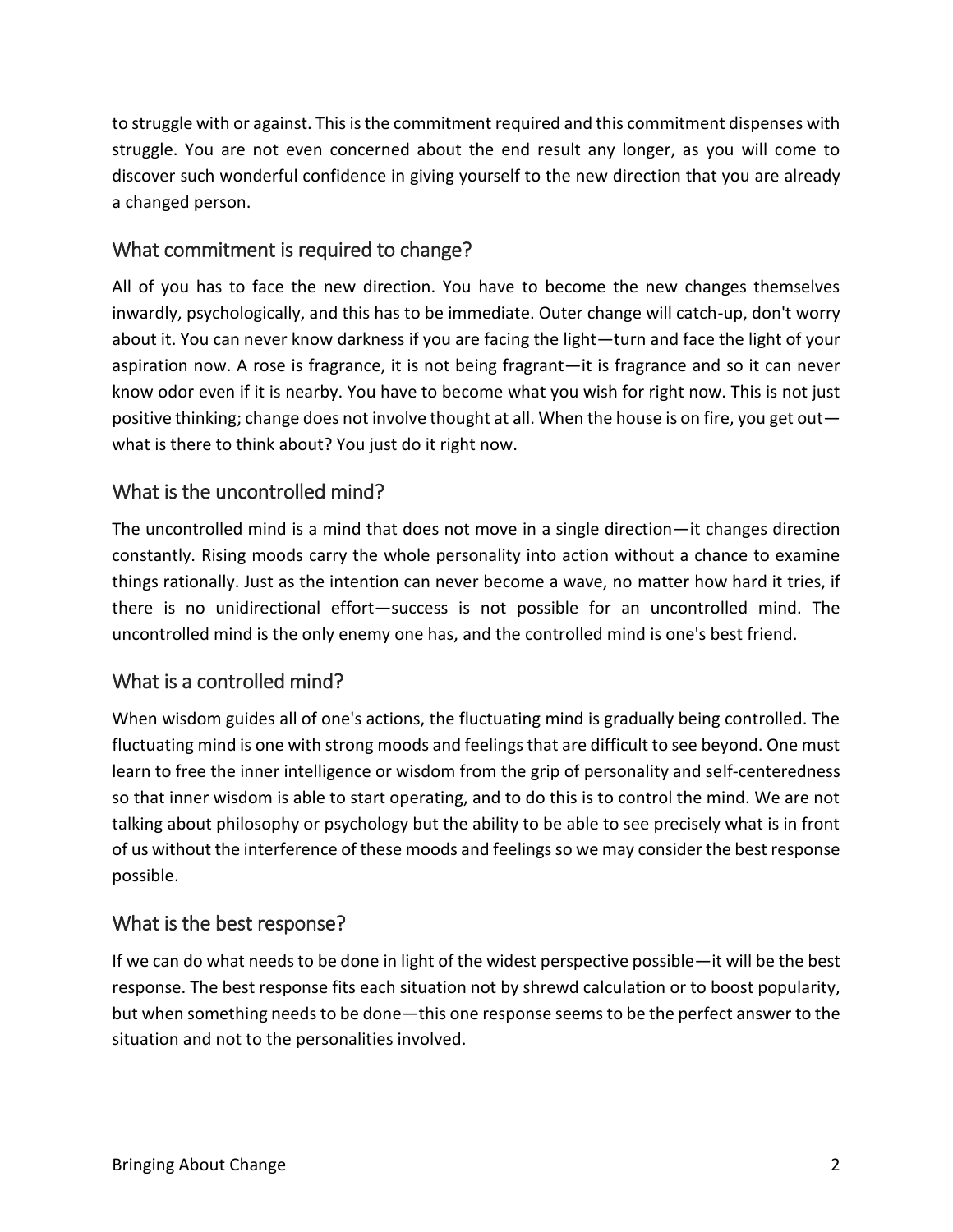# Isn't mind control unnatural?

What is natural is to be able to respond to each new moment in freshness. When old thoughts and habits color perception, they interfere in our responses and this is not natural, as it is not part of nature—which is what is actually happening. Old thoughts and notions are accumulations in the mind and are never part of the actual landscape. Freedom from the mind's coloring is what allows us to be natural and it requires understanding. This understanding is not theoretical but a direct insight into the danger of succumbing to habit, and this is itself control.

# Is control of mind difficult?

Yes and no. Mind control is self-control, and it is easy if one cooperates. One has to change if one wants change. For change, one has to apply oneself in new ways and this itself must lead to abandoning old ways that have not been beneficial. Applying oneself in new ways is letting go of the old, and these constitute one single movement of change. If the danger in staying with old habits is clearly seen, mind control or self-control is easy. If there is not this insight, it is very difficult.

# Does change take time?

Change is instantaneous, though its effects may be visible over time. If you decide to get healthier, for instance—the change in your mindset if unidirectional is total. This inner change will keep guiding external behavior so that you eat in a healthy way and get some exercise; and this movement to all that is conducive is itself turning away from all that is counterproductive. It may take some time for the physical results to be noticed, but inner or psychological change does not take time. Why should it? If you really see that something is good for you or something is not good for you—what has time to do with an all-aboard decision that is empowered to act now?

Two smokers have each been smoking the same amount for the same time, what makes one quit 'cold-turkey' and the other continue smoking? Assume that both have the same health conditions, lifestyle and are even friends—what makes one 'see' the danger of staying the course and other 'not see'? Seeing—direct perception of the danger of staying the course—is itself transformation or change.

# What if I cannot change all at once?

You are talking about visible results, not change, but why concern yourself with them at all? If every moment gets your fullest response, all inhibitors will fall away. I call them inhibitors instead of obstacles, as we like to think obstacles are external and caused by someone or something else. These inhibitors get in the way and are mostly internal—the old ways that one clings to inwardly while trying to move forward. One only sees these inhibitors when circumstances that involve them repeat themselves, which is painful, or if one really tries and experiences them to be very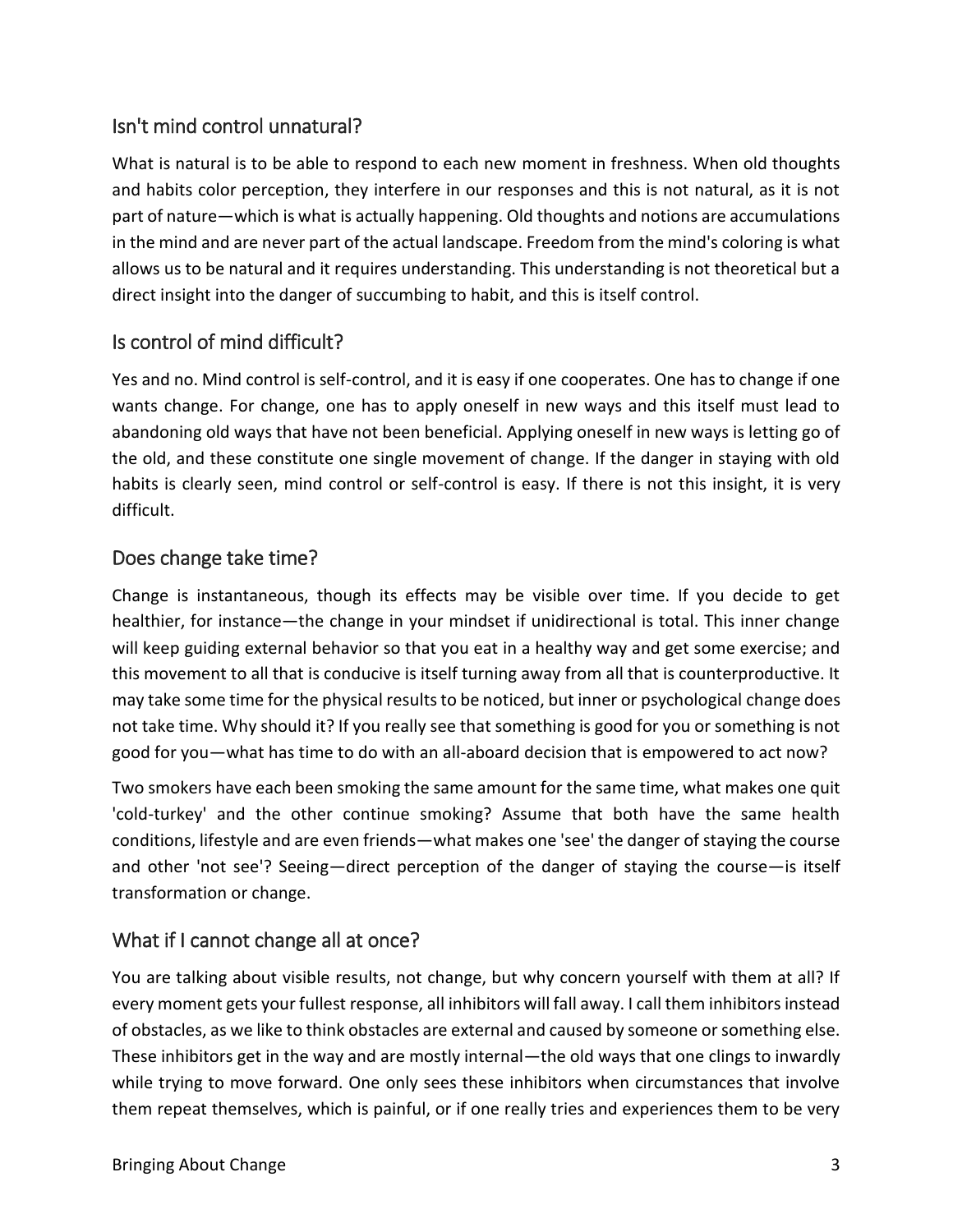much present. In either case, these inhibitors are confronted and then one sees them as the problem—and that is it. We shelter ourselves from them because we think the conclusions we have reached keep us safe. When we are made to confront them or when we confront them repeatedly—old ways are seen as counter-productive to change and abandoned.

We can call effort practice only because there are repeated attempts to get onboard fully. But, each attempt is a total attempt, just like a pole vaulter makes several attempts to reach new height. You can call it practice for competition, but each attempt is an all-out attempt. Practice, the big event, realization and discovery are words that are useful in communication, but it is best not to get trapped in them.

# What to do about old habits?

First, embrace the new fully. This new is not a formula or a catchy slogan but a newness you have to have every moment. You have to learn to be attentive, and this is more than just listening. Old habits ride on the twin rails of distraction—they cannot come in when you are attentive because you see what rises in the mind and, recognizing this surge, you can focus on what has your attention and let it pass.

Old habits are only thoughts that have gained momentum through repeated use. Nature is ever fresh, yourself included, so if freshness in attitude is facing the ever new, old habits have little room to enter. The idle mind is an open door for mischief. This does not mean being busy all the time, but being attentive or alert. Each time you recognize the rise and see the fall of the surge of old thoughts, they weaken by disuse and are easier to spot the next time.

## Is mind control, self-control?

Yes. Without mind control or self-control, success in any endeavor is very difficult. Both, effort in the new direction and an unwavering commitment are necessary. This unwavering commitment is to face the new direction so completely that you are always in its light. The proper steps or course of action are also necessary, but that is not a struggle if all of you is onboard the new direction.

## Do I have to give up the old completely?

It has given itself up—you just have to let it be so. Why not instead look at the new that arrives each moment? There are no good old days or good old anything—only old. Everything good is fresh, just like a good salad must be.

The old flows away like a river; just let it go. A river looks steady but it is new every moment. They say the human body renews itself completely every 60 days or so. Life is an ever-new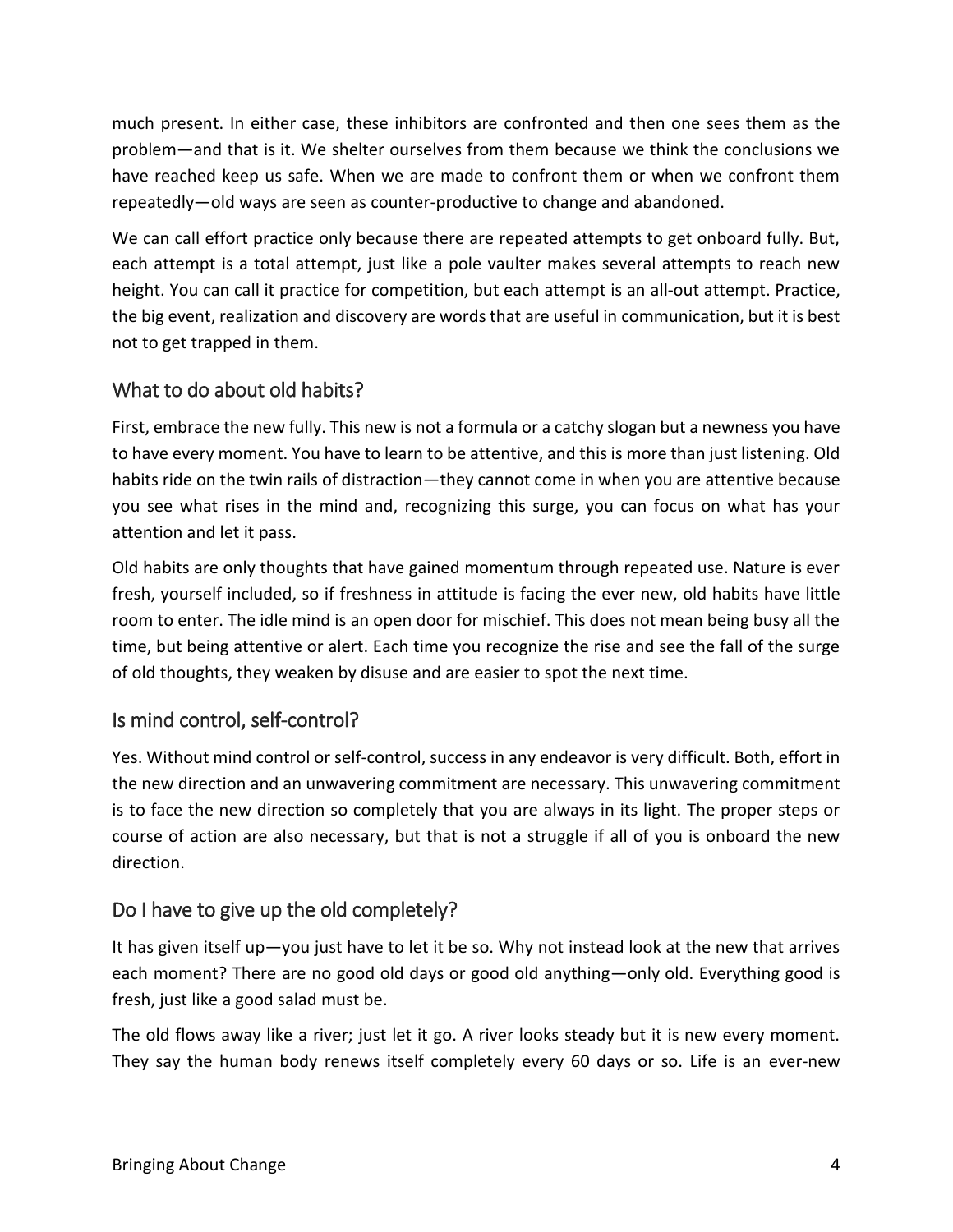stream—to hold on to the old which is only memory is as unnatural as holding on to water that is flowing away.

# Isn't this some sort of escapism?

No. Escapism is turning away from something real. Here, you are directly facing what is real and avoiding living in a world of thought and imagination which is unreal.

# How do I get started?

At this very moment feel that change is as necessary as breathing after being underwater for a while. Now, breathe change and feel it enter your bloodstream!

A basis for change is absolutely requisite: having seen the danger of staying the course or feeling trapped, and wanting a way out. Your every action must be as careful as the care you must take while driving in stormy conditions when you see the danger present and steer clear to try to avoid an accident. This does not mean you get paranoid—you are just being careful so impulses are seen and avoided and you can get to your destination safely. These are not two things but one single feeling without which change is not possible.

First, completely dismantle the excuse mechanism and totally abandon the blame game completely. These are ways to perpetuate the old ways.

Second, be clear about the changes you wish to see within you own self and let your every thought, feeling, word and action or your every expression be the means to manifest this.

Third, have a safe corner or activity for those times when old thoughts and impulses get tempest. This is not an escape but a positive outlet for the energy that is flowing in old grooves so that you can understand it better while it is being channeled positively.

Fourth, keep a detailed diary of your activities and progress. Read the autobiography of Benjamin Franklin; he felt it was instrumental in his success. Be honest, regular and hold yourself accountable.

## Some general tips

Do one thing at one time and avoid being distracted, as this opens the door for old habits to flow in and resume mischief with increased vigor—be alert always. Slow down your response; look, listen and think of your words carefully. Respond as part of the whole situation and not just your personality. If something you are about to say or do can degrade the situation—why do it? It is already better now than what it can turn into.

Get rid of clutter, all clutter—don't be a packrat. If you do not use it once a week, give it to someone who may. Avoid hoarding, as it leads to hoarding an accumulation of memories, hopes